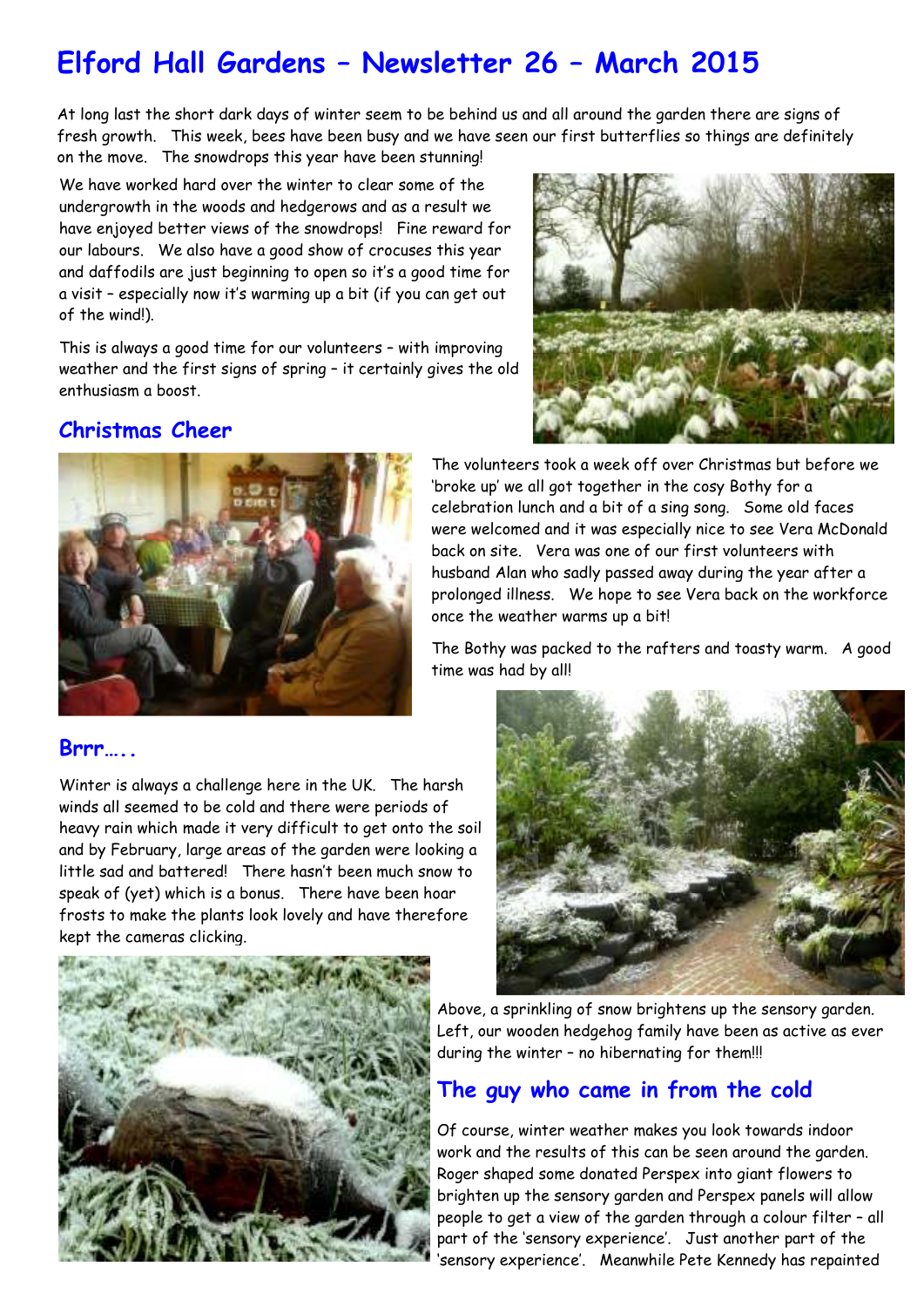the Giant's Garden sign to great effect (see below). Dave and Richard have been missing the worst of the weather by working in the Gardener's House fitting the new fires. There's always something to do!



#### **Belfast re-visited**

Another winter job was to re-cycle an old broken Belfast sink and to create a stone effect trough for alpine plants.



to call in the tree surgeons to remove the trees that had selfseeded in the entrance to the boathouse. This was a major job, which left us with the problem of removing the rather heavy remains of the tree stumps. Gavin to the rescue! Using Tim Gilbert's digger, Gavin excavated around the stumps but they were still not prepared to budge and proved too heavy for the machine to lift. Alan Fitzsimmonds was called in with his chain saw to try to reduce the stump to smaller chunks. Gavin, back with the digger, this time was able to get the job done. Right, Dave and Lawrence inspect the results of considerable effort and find it, well, rather muddy! Job well done, though. Now, on with the restoration project. The plan is to restore the boathouse as close as possible to the original design but to use it as a wildlife observation room rather than launch boats from it.

Whilst on site, the tree surgeons went over the garden with a fine tooth comb, removing any dead wood and checking all trees for safety.

#### **Voluntary Service to the Community of Elford**

Our volunteer force is always in flux. People join us for a while, make their impact and then move on to pastures new. This past year, we have been blessed by the appearance of at least 6 volunteers who have become 'regulars' and are having a real impact on the work we are doing. The majority of the newcomers are not villagers, so their selfless volunteering is even more remarkable since the gardens will not benefit them directly, as it does Elford residents. Take the team below. Mick, Jonathan, Nathan and Owen (not pictured) have transformed the orangery on the south wall. The Orangery was almost the first bit of the garden we tackled, way back in time. We blitzed the area and cleaned it right out and tidied everything up before moving on to the next job (which



#### **Boys from the Boathouse**

Lawrence Watton's work on the boathouse came to a full stop over winter when the river rose and flooded the area where he'd been working. However, it gave us the opportunity